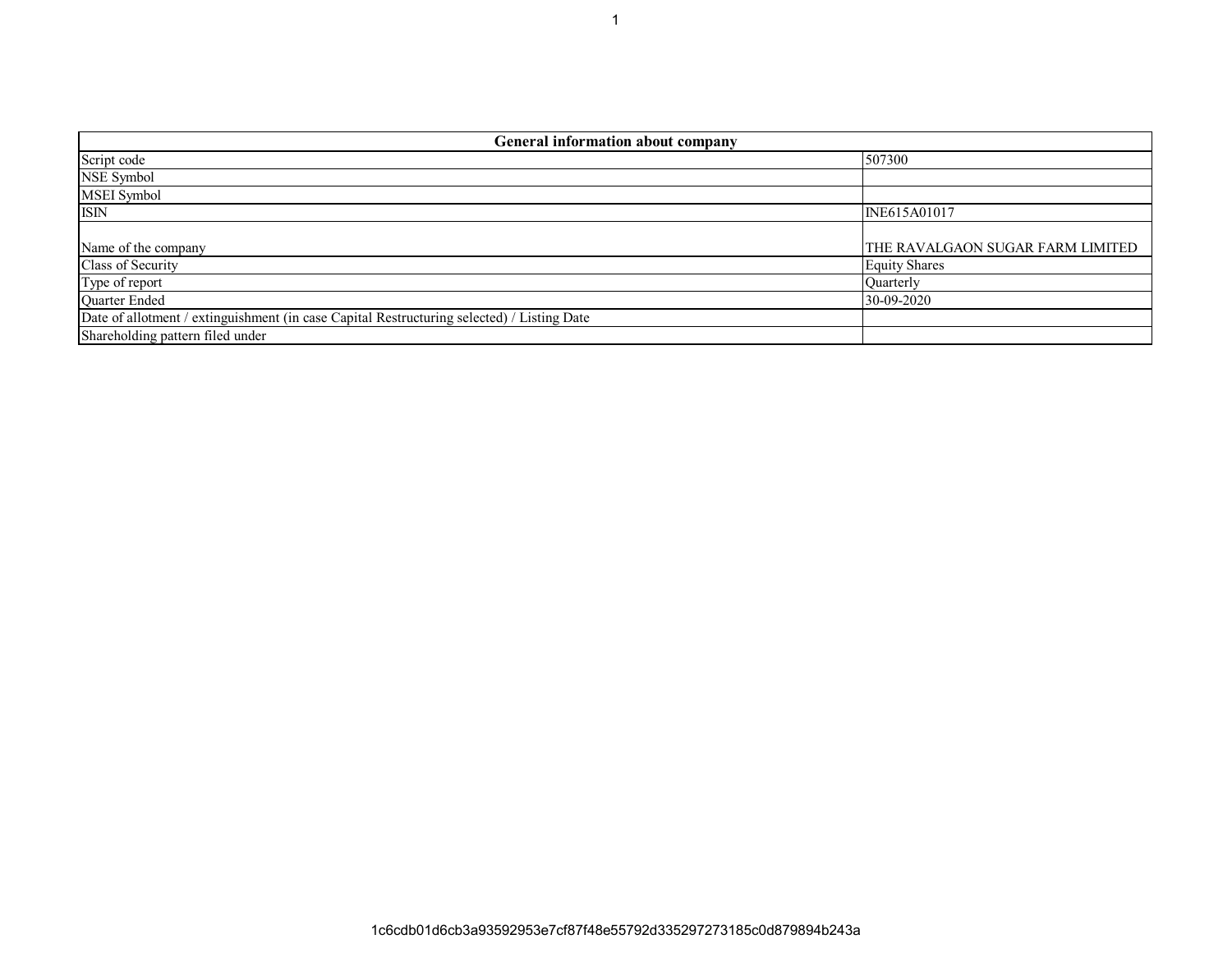| <b>Sr. No.</b> | <b>Particular</b>                                                                      | Yes/No     | <b>Promoter and</b><br><b>Promoter Group</b> | <b>Public</b><br>Shareholder | <b>Non Promoter-</b><br><b>Non Public</b> |
|----------------|----------------------------------------------------------------------------------------|------------|----------------------------------------------|------------------------------|-------------------------------------------|
|                | Whether the Listed Entity has issued any partly paid up shares?                        | NO.        | <b>NO</b>                                    | <b>NO</b>                    | <b>NO</b>                                 |
|                | Whether the Listed Entity has issued any Convertible Securities?                       | NO.        | NO.                                          | NO.                          | <b>NO</b>                                 |
|                | Whether the Listed Entity has issued any Warrants?                                     | NO.        | <b>NO</b>                                    | NO.                          | NO.                                       |
|                | Whether the Listed Entity has any shares against which depository receipts are issued? | NO.        | NO                                           | NO.                          | <b>NO</b>                                 |
|                | Whether the Listed Entity has any shares in locked-in?                                 | NO.        | NO.                                          | NO.                          | NO.                                       |
|                | Whether any shares held by promoters are pledge or otherwise encumbered?               | NO.        | NO.                                          |                              |                                           |
|                | Whether company has equity shares with differential voting rights                      | NO.        | <b>NO</b>                                    | <b>NO</b>                    | NO.                                       |
|                | Whether the listed entity has any significant beneficial owner?                        | <b>YES</b> |                                              |                              |                                           |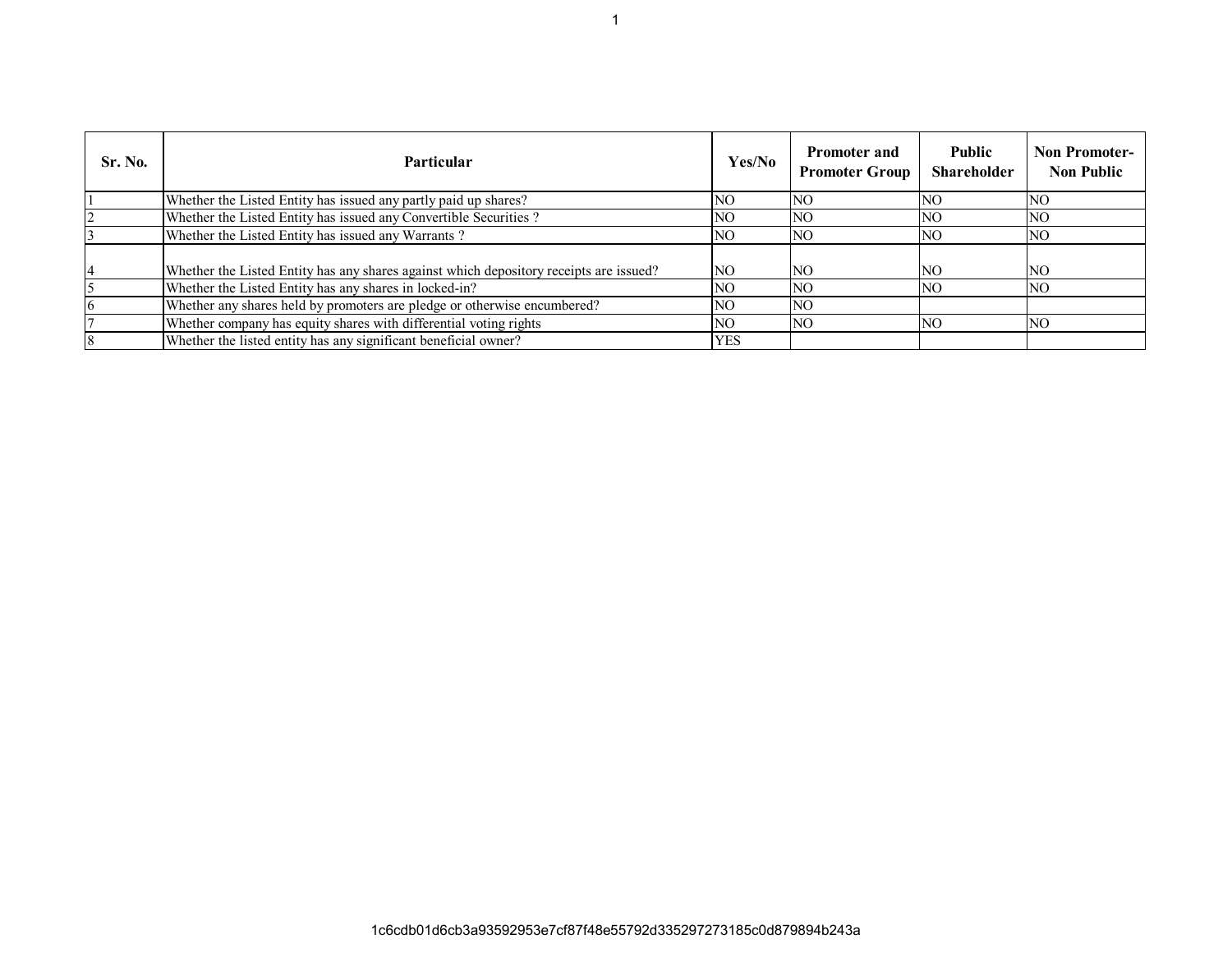|                   |                                          |                                  |                                                       |                                                       |                                                               |                                                                         |                                                                                                                            | Table I - Summary Statement holding of specified securities |                                                          |          |                              |                                                                                                           |                                                                                                                                                                  |                            |                                    |                                                                           |                                              |          |
|-------------------|------------------------------------------|----------------------------------|-------------------------------------------------------|-------------------------------------------------------|---------------------------------------------------------------|-------------------------------------------------------------------------|----------------------------------------------------------------------------------------------------------------------------|-------------------------------------------------------------|----------------------------------------------------------|----------|------------------------------|-----------------------------------------------------------------------------------------------------------|------------------------------------------------------------------------------------------------------------------------------------------------------------------|----------------------------|------------------------------------|---------------------------------------------------------------------------|----------------------------------------------|----------|
|                   |                                          |                                  |                                                       |                                                       |                                                               |                                                                         |                                                                                                                            |                                                             |                                                          |          |                              |                                                                                                           |                                                                                                                                                                  |                            |                                    |                                                                           |                                              |          |
|                   |                                          |                                  |                                                       |                                                       |                                                               |                                                                         |                                                                                                                            |                                                             | Number of Voting Rights held in each class of securities |          |                              |                                                                                                           |                                                                                                                                                                  | Number of Locked in shares |                                    | Number of Shares pledged or                                               |                                              |          |
|                   |                                          |                                  |                                                       |                                                       |                                                               |                                                                         |                                                                                                                            |                                                             | <b>No of Voting Rights</b>                               |          |                              |                                                                                                           | Shareholding, as                                                                                                                                                 |                            |                                    |                                                                           |                                              |          |
| Category<br>$($ I | Category of<br>shareholder<br>(II)       | Nos. of<br>shareholders<br>(III) | No. of fully paid<br>up equity shares<br>held<br>(IV) | No. of Partly<br>paid-up equity<br>shares held<br>(V) | No. of shares<br>underlying<br>Depository<br>Receipts<br>(VI) | Total nos. shares<br>$\text{held}(\text{VII}) =$<br>$(IV)+(V)+$<br>(VI) | Shareholding as<br>a % of total no.<br>of shares<br>(calculated as<br>per SCRR, 1957)<br>(VIII)<br>As a % of<br>$(A+B+C2)$ | Class eg: X                                                 | Class eg: y                                              | Total    | Total as a % of<br>$(A+B+C)$ | No. of Shares<br>Underlying<br>Outstanding<br>convertible<br>securities<br>(including<br>Warrants)<br>(X) | a % assuming<br>ull conversion of<br>convertible<br>securities<br>as a percentage<br>of diluted share<br>capital)<br>$(XI)=(VII)+(X)$<br>As a % of<br>$(A+B+C2)$ | No. (a)                    | As a % of total<br>Shares held (b) | held in<br>As a % of total<br>No. (a)<br>Shares held (b)<br>form<br>(XIV) | Number of<br>equity shares<br>dematerialized |          |
|                   |                                          |                                  |                                                       |                                                       |                                                               |                                                                         |                                                                                                                            |                                                             |                                                          |          |                              |                                                                                                           |                                                                                                                                                                  |                            |                                    |                                                                           |                                              |          |
| (A)               | Promoter & Promoter                      |                                  |                                                       |                                                       |                                                               |                                                                         |                                                                                                                            |                                                             |                                                          |          |                              |                                                                                                           |                                                                                                                                                                  |                            |                                    |                                                                           |                                              |          |
|                   | Group                                    |                                  | 36247                                                 |                                                       |                                                               | 36247                                                                   | 53.01                                                                                                                      | 36247.00                                                    | 0.00                                                     | 36247.00 | 53.01                        | 0.00                                                                                                      | 53.01                                                                                                                                                            | 0.00                       | 0.00                               | 0.0                                                                       | 0.00                                         | 35747.00 |
| (B)               | Public                                   | 3582                             | 31753                                                 |                                                       |                                                               | 32125                                                                   | 46.99                                                                                                                      | 32125.00                                                    | 0.00                                                     | 32125.00 | 46.99                        | 0.00                                                                                                      | 46.99                                                                                                                                                            | 0.00                       | 0.00                               | 381.0                                                                     | 0.56                                         | 26453.00 |
| (C)               | Non Promoter - Non<br>Public             |                                  |                                                       |                                                       |                                                               |                                                                         |                                                                                                                            |                                                             |                                                          |          |                              |                                                                                                           |                                                                                                                                                                  |                            |                                    |                                                                           |                                              |          |
| (C1)              | <b>Shares underlying DRs</b>             |                                  |                                                       |                                                       |                                                               |                                                                         |                                                                                                                            |                                                             |                                                          |          |                              |                                                                                                           |                                                                                                                                                                  |                            |                                    |                                                                           |                                              |          |
| (C2)              | Shares held by<br><b>Employee Trusts</b> |                                  |                                                       |                                                       |                                                               |                                                                         |                                                                                                                            |                                                             |                                                          |          |                              |                                                                                                           |                                                                                                                                                                  |                            |                                    |                                                                           |                                              |          |
|                   | Total                                    | 3588                             | 68000                                                 |                                                       |                                                               | 68372                                                                   | 100                                                                                                                        | 68372                                                       |                                                          | 68372    | 100                          |                                                                                                           | 100                                                                                                                                                              |                            |                                    | 381                                                                       | 0.56                                         | 62200.00 |

1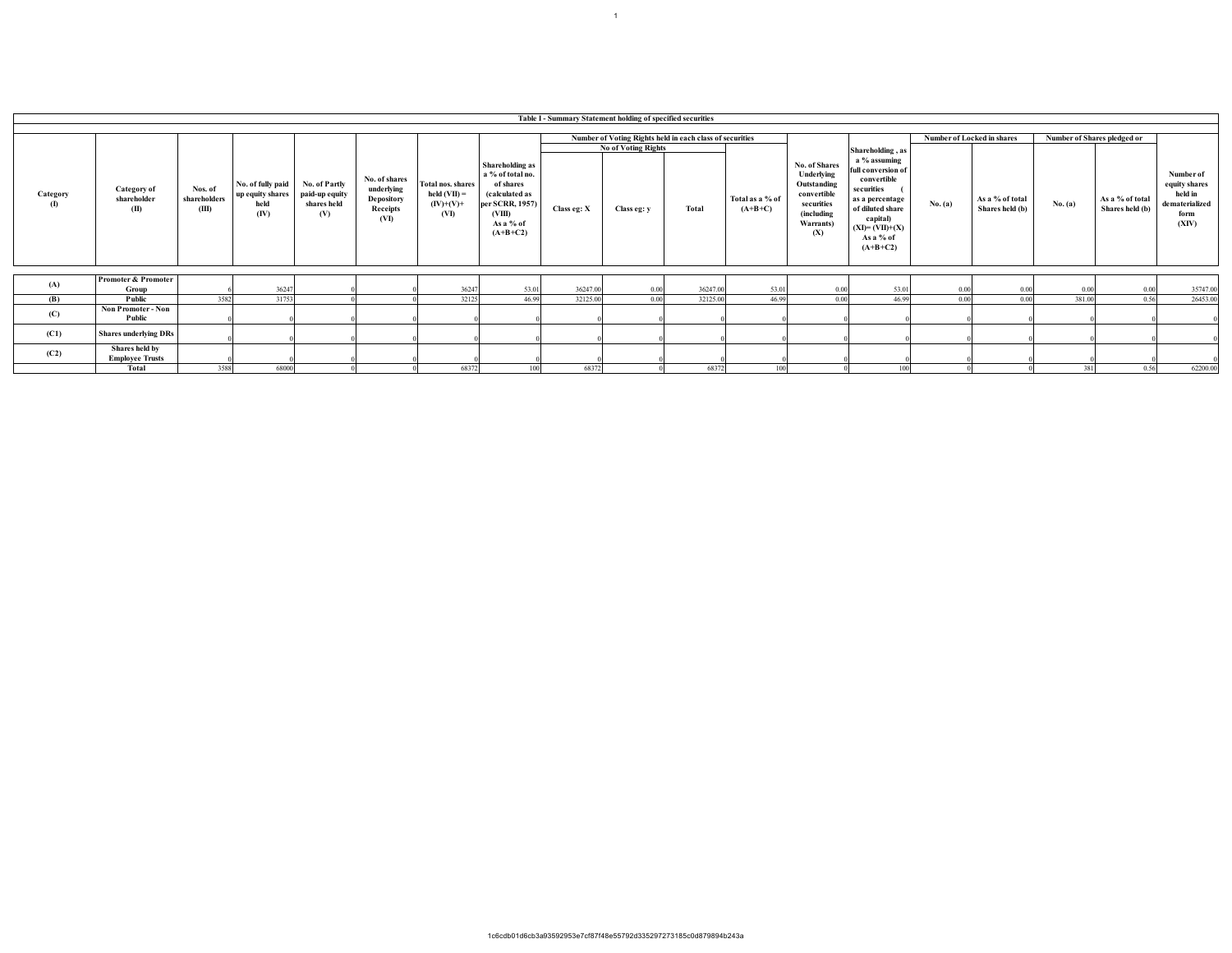|                |                                                                                 |                                  |                                                       |                                                |                                                               |                                                           | Table II - Statement showing shareholding pattern of the Promoter and Promoter Group |                                                          |                            |          |                              |                                                                     |                                                                               |                                                           |                                    |              |                                    |                                                                                                  |
|----------------|---------------------------------------------------------------------------------|----------------------------------|-------------------------------------------------------|------------------------------------------------|---------------------------------------------------------------|-----------------------------------------------------------|--------------------------------------------------------------------------------------|----------------------------------------------------------|----------------------------|----------|------------------------------|---------------------------------------------------------------------|-------------------------------------------------------------------------------|-----------------------------------------------------------|------------------------------------|--------------|------------------------------------|--------------------------------------------------------------------------------------------------|
|                |                                                                                 |                                  |                                                       |                                                |                                                               |                                                           |                                                                                      |                                                          |                            |          |                              |                                                                     |                                                                               |                                                           |                                    |              |                                    |                                                                                                  |
|                |                                                                                 |                                  |                                                       |                                                |                                                               |                                                           |                                                                                      | Number of Voting Rights held in each class of securities |                            |          |                              |                                                                     | <b>Shareholding</b>                                                           | Number of Locked in shares<br>Number of Shares pledged or |                                    |              |                                    |                                                                                                  |
|                |                                                                                 |                                  |                                                       |                                                |                                                               |                                                           |                                                                                      |                                                          | <b>No of Voting Rights</b> |          |                              |                                                                     | as a %                                                                        |                                                           |                                    |              |                                    |                                                                                                  |
|                |                                                                                 |                                  |                                                       |                                                |                                                               |                                                           | Shareholding                                                                         |                                                          |                            |          |                              | No. of Shares<br>Underlying                                         | assuming full<br>conversion of                                                |                                                           |                                    |              |                                    | Number of                                                                                        |
| Sr. No.        | Category & Name of the shareholders<br>$\mathbf{r}$                             | Nos. of<br>shareholders<br>(III) | No. of fully<br>paid up equity<br>shares held<br>(IV) | Partly paid-up<br>equity shares<br>held<br>(V) | No. of shares<br>underlying<br>Depository<br>Receipts<br>(VI) | Total nos.<br>shares held<br>$(VII) =$<br>$(IV)+(V)+(VI)$ | % calculated<br>as per SCRR,<br>1957 As a %<br>of $(A+B+C2)$<br>(VIII)               | Class eg: X                                              | Class eg: v                | Total    | Total as a %<br>of $(A+B+C)$ | Outstanding<br>convertible<br>securities<br>(including<br>Warrants) | convertible<br>securities (as<br>a percentage<br>of diluted<br>share capital) | No. (a)                                                   | As a % of total<br>Shares held (b) | No. (a)      | As a % of total<br>Shares held (b) | equity shares<br>held in<br><b>Promoter/Promoter</b><br>dematerialized<br>Group<br>form<br>(XIV) |
|                |                                                                                 |                                  |                                                       |                                                |                                                               |                                                           |                                                                                      |                                                          |                            |          |                              | (X)                                                                 | $(XI)=(VII)+(X)$<br>As a % of<br>$(A+B+C2)$                                   |                                                           |                                    |              |                                    |                                                                                                  |
|                |                                                                                 |                                  |                                                       |                                                |                                                               |                                                           |                                                                                      |                                                          |                            |          |                              |                                                                     |                                                                               |                                                           |                                    |              |                                    |                                                                                                  |
|                |                                                                                 |                                  |                                                       |                                                |                                                               |                                                           |                                                                                      |                                                          |                            |          |                              |                                                                     |                                                                               |                                                           |                                    |              |                                    |                                                                                                  |
|                | Indian<br>Individuals / Hindu Undivided Family                                  |                                  |                                                       |                                                |                                                               |                                                           |                                                                                      |                                                          |                            |          |                              |                                                                     |                                                                               |                                                           |                                    |              |                                    |                                                                                                  |
| (a)            | HARSHAVARDHAN B DOSHI                                                           |                                  | 2070                                                  |                                                |                                                               | 2070                                                      | 3.03                                                                                 | 2070.00                                                  |                            | 2070.00  | 3.03                         |                                                                     |                                                                               |                                                           | 0.00                               |              |                                    | 2070.00 Promoter                                                                                 |
|                |                                                                                 |                                  | 365                                                   |                                                |                                                               |                                                           | 0.53                                                                                 | 365.00                                                   | 0.00<br>0.00               | 365.00   | 0.53                         | 0.00<br>0.00                                                        | 3.03<br>0.53                                                                  | 0.00<br>0.00                                              | 0.00                               | 0.00<br>0.00 | 0.00<br>0.00                       | 0.00 Promoter                                                                                    |
|                | <b>LALAN AJAY KAPADIA</b><br>Nihal Doshi                                        |                                  | 291                                                   |                                                |                                                               | 365<br>291                                                | 0.43                                                                                 | 291.00                                                   | 0.00                       | 291.00   | 0.43                         | 0.00                                                                | 0.43                                                                          | 0.00                                                      | 0.00                               | 0.00         | 0.00                               | 291.00 Promoter                                                                                  |
|                | LALAN AJAY KAPADIA                                                              |                                  |                                                       |                                                |                                                               | 135                                                       | 0.20                                                                                 | 135.00                                                   | 0.00                       | 135.00   | 0.20                         | 0.00                                                                | 0.20                                                                          |                                                           | 0.00                               | 0.00         | 0.00                               | 0.00 Promoter                                                                                    |
|                |                                                                                 |                                  | 135                                                   |                                                |                                                               |                                                           |                                                                                      |                                                          |                            |          |                              |                                                                     |                                                                               | 0.00                                                      |                                    |              |                                    |                                                                                                  |
| (h)<br>(c)     | Central Government / State Government (s)<br>Financial Institutions / Banks     |                                  |                                                       |                                                |                                                               |                                                           |                                                                                      |                                                          |                            |          |                              |                                                                     |                                                                               |                                                           |                                    |              |                                    |                                                                                                  |
| $\overline{d}$ | Any other (specify)                                                             |                                  |                                                       |                                                |                                                               |                                                           |                                                                                      |                                                          |                            |          |                              |                                                                     |                                                                               |                                                           |                                    |              |                                    |                                                                                                  |
|                | Lanica Financial Services Pvt Ltd                                               |                                  | 28366                                                 |                                                |                                                               | 28366                                                     | 41.49                                                                                | 28366.00                                                 | 0.00                       | 28366.00 | 41.49                        | 0.00                                                                | 41.49                                                                         | 0.00                                                      | 0.00                               | 0.00         | 0.00                               | 28366.00 Promoter Group                                                                          |
|                | Carina Finvest Limited                                                          |                                  | 5020                                                  |                                                |                                                               | 5020                                                      | 7.34                                                                                 | 5020.00                                                  | 0.00                       | 5020.00  | 7.34                         | 0.00                                                                | 7.34                                                                          |                                                           | 0.00                               | 0.00         | 0.00                               | 5020.00 Promoter Group                                                                           |
|                |                                                                                 |                                  |                                                       |                                                |                                                               |                                                           |                                                                                      |                                                          |                            |          |                              |                                                                     |                                                                               | 0.00                                                      |                                    |              |                                    |                                                                                                  |
|                | Sub-Total $(A)(1)$                                                              |                                  | 36247                                                 |                                                |                                                               | 36247                                                     | 53.01                                                                                | 36247.00                                                 | 0.00                       | 36247.00 | 53.01                        | 0.00                                                                | 53.01                                                                         | 0.00                                                      | 0.00                               | 0.00         | 0.00                               | 35747.00                                                                                         |
|                | Foreign                                                                         |                                  |                                                       |                                                |                                                               |                                                           |                                                                                      |                                                          |                            |          |                              |                                                                     |                                                                               |                                                           |                                    |              |                                    |                                                                                                  |
| (a)            | Individuals (Non-Resident Individuals/Foreign<br>Individuals)                   |                                  |                                                       |                                                |                                                               |                                                           |                                                                                      |                                                          |                            |          |                              |                                                                     |                                                                               |                                                           |                                    |              |                                    |                                                                                                  |
| (b)            | Government                                                                      |                                  |                                                       |                                                |                                                               |                                                           |                                                                                      |                                                          |                            |          |                              |                                                                     |                                                                               |                                                           |                                    |              |                                    |                                                                                                  |
| (c)            | Institutions                                                                    |                                  |                                                       |                                                |                                                               |                                                           |                                                                                      |                                                          |                            |          |                              |                                                                     |                                                                               |                                                           |                                    |              |                                    |                                                                                                  |
| (d)            | Foreign Portfolio Investor                                                      |                                  |                                                       |                                                |                                                               |                                                           |                                                                                      |                                                          |                            |          |                              |                                                                     |                                                                               |                                                           |                                    |              |                                    |                                                                                                  |
| (e)            | Any other (specify)                                                             |                                  |                                                       |                                                |                                                               |                                                           |                                                                                      |                                                          |                            |          |                              |                                                                     |                                                                               |                                                           |                                    |              |                                    |                                                                                                  |
|                | Sub Total (A) (2)                                                               |                                  |                                                       |                                                |                                                               |                                                           |                                                                                      |                                                          |                            |          |                              |                                                                     |                                                                               |                                                           |                                    |              |                                    |                                                                                                  |
|                | <b>Total Shareholding of Promoter and Promoter</b><br>Group $(A)=(A)(1)+(A)(2)$ |                                  | 36247                                                 |                                                |                                                               | 36247                                                     | 53.01                                                                                | 36247.00                                                 | 0.00                       | 36247.00 | 53.01                        | 0.00                                                                | 53.01                                                                         | 0.00                                                      | 0.00                               | 0.00         | 0.00                               | 35747.00                                                                                         |

 $11 - 1$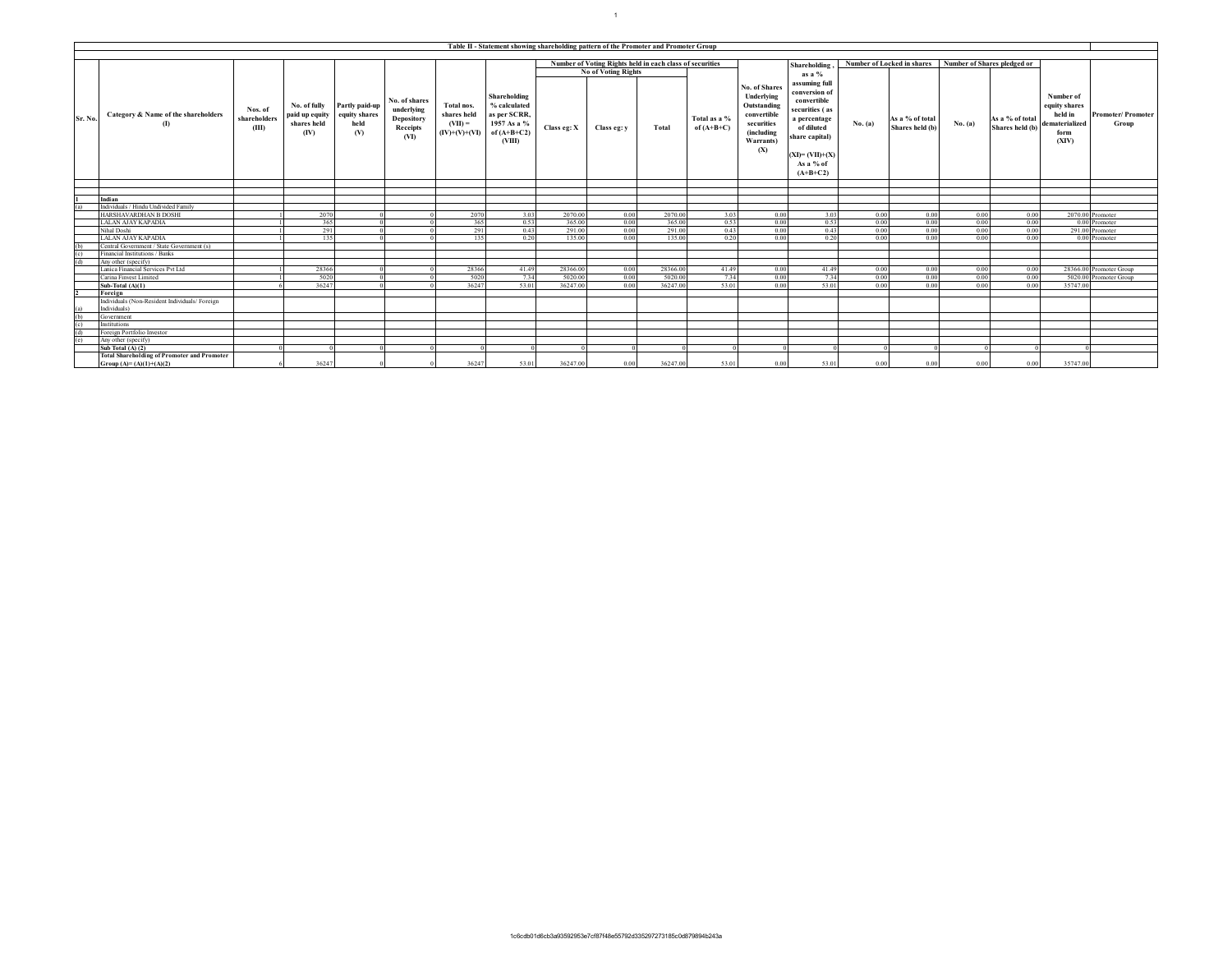|                    | Table III - Statement showing shareholding pattern of the Public shareholder           |                                                    |                                                                                  |                                                                         |                                                                                     |                 |                     |                                                          |                              |                                                                                                           |                                                                                              |         |                                    |                                       |                                                        |                                                                    |
|--------------------|----------------------------------------------------------------------------------------|----------------------------------------------------|----------------------------------------------------------------------------------|-------------------------------------------------------------------------|-------------------------------------------------------------------------------------|-----------------|---------------------|----------------------------------------------------------|------------------------------|-----------------------------------------------------------------------------------------------------------|----------------------------------------------------------------------------------------------|---------|------------------------------------|---------------------------------------|--------------------------------------------------------|--------------------------------------------------------------------|
|                    |                                                                                        |                                                    |                                                                                  |                                                                         |                                                                                     |                 |                     |                                                          |                              |                                                                                                           |                                                                                              |         |                                    |                                       |                                                        |                                                                    |
|                    |                                                                                        |                                                    |                                                                                  |                                                                         |                                                                                     |                 | No of Voting Rights | Number of Voting Rights held in each class of securities |                              | No. of Shares                                                                                             | <b>Total Shareholding</b> ,                                                                  |         | Number of Locked in shares         | Number of Shares pledged or otherwise |                                                        |                                                                    |
| Sr.No.             | Nos. of shareholders<br>Category & Name of the shareholders<br>(III)<br>(1)            | No. of fully paid up<br>equity shares held<br>(IV) | No. of shares<br>Partly paid-up equity<br>shares held<br>Receipts<br>(V)<br>(VI) | underlying Depository Total nos. shares held<br>$(VII) = (IV)+(V)+(VI)$ | Shareholding %<br>calculated as per<br>SCRR, 1957 As a %<br>of $(A+B+C2)$<br>(VIII) | Class eg: X     | Class eg: y         | Total                                                    | Total as a % of<br>$(A+B+C)$ | Underlying<br>Outstanding<br>convertible securities<br>(including Warrants) diluted share capital)<br>(X) | as a % assuming full<br>conversion of<br>onvertible securities<br>as a percentage of<br>(XI) | No. (a) | As a % of total Shares<br>held (b) | No. (a)<br>(Not applicable)           | As a % of total Shares<br>held (b)<br>(Not applicable) | Number of equity<br>shares held in<br>dematerialized form<br>(XIV) |
|                    | <b>Institutions</b>                                                                    |                                                    |                                                                                  |                                                                         |                                                                                     |                 |                     |                                                          |                              |                                                                                                           |                                                                                              |         |                                    |                                       |                                                        |                                                                    |
|                    | Mutual Funds                                                                           |                                                    |                                                                                  |                                                                         |                                                                                     |                 |                     |                                                          |                              |                                                                                                           |                                                                                              |         |                                    |                                       |                                                        |                                                                    |
| (b)                | Venture Capital Funds                                                                  |                                                    |                                                                                  |                                                                         |                                                                                     |                 |                     |                                                          |                              |                                                                                                           |                                                                                              |         |                                    |                                       |                                                        |                                                                    |
|                    |                                                                                        |                                                    |                                                                                  |                                                                         |                                                                                     |                 |                     |                                                          |                              |                                                                                                           |                                                                                              |         |                                    |                                       |                                                        |                                                                    |
|                    | (c) Alternate Investment Funds                                                         |                                                    |                                                                                  |                                                                         |                                                                                     |                 |                     |                                                          |                              |                                                                                                           |                                                                                              |         |                                    |                                       |                                                        |                                                                    |
|                    | (d) Foreign Venture Capital Investors                                                  |                                                    |                                                                                  |                                                                         |                                                                                     |                 |                     |                                                          |                              |                                                                                                           |                                                                                              |         |                                    |                                       |                                                        |                                                                    |
|                    | (e) Foreign Portfolio Investors                                                        |                                                    |                                                                                  |                                                                         |                                                                                     |                 |                     |                                                          |                              |                                                                                                           |                                                                                              |         |                                    |                                       |                                                        |                                                                    |
| $\overline{f}$     | Financial Institutions/ Banks                                                          |                                                    |                                                                                  |                                                                         | 0.06                                                                                | 38.00           | 000                 | 38.00                                                    | 0.06                         | 0.00                                                                                                      | 0.06                                                                                         | 0.00    | 0.00                               | 0.00                                  | 0.00                                                   | 10.00                                                              |
|                    |                                                                                        |                                                    |                                                                                  |                                                                         |                                                                                     |                 |                     |                                                          |                              |                                                                                                           |                                                                                              |         |                                    |                                       |                                                        |                                                                    |
| $\left( 2 \right)$ | Insurance Companies                                                                    |                                                    |                                                                                  |                                                                         |                                                                                     |                 |                     |                                                          |                              |                                                                                                           |                                                                                              |         |                                    |                                       |                                                        |                                                                    |
| (h)                | Provident Funds/ Pension Funds                                                         |                                                    |                                                                                  |                                                                         |                                                                                     |                 |                     |                                                          |                              |                                                                                                           |                                                                                              |         |                                    |                                       |                                                        |                                                                    |
|                    |                                                                                        |                                                    |                                                                                  |                                                                         |                                                                                     |                 |                     |                                                          |                              |                                                                                                           |                                                                                              |         |                                    |                                       |                                                        | 10.00                                                              |
|                    | Sub Total (B) (1)<br>Central Government/ State Government(s)/                          |                                                    |                                                                                  |                                                                         | 0.06                                                                                | 38.00           |                     | 38.00                                                    | 0.06                         | 0.00                                                                                                      | 0.06                                                                                         | 0.00    | 0.00                               |                                       | 0.00                                                   |                                                                    |
|                    | President of India                                                                     |                                                    |                                                                                  |                                                                         |                                                                                     |                 |                     |                                                          |                              |                                                                                                           |                                                                                              |         |                                    |                                       |                                                        |                                                                    |
|                    | Sub Total $(B)$ $(2)$                                                                  |                                                    |                                                                                  |                                                                         |                                                                                     |                 |                     |                                                          |                              |                                                                                                           |                                                                                              |         |                                    |                                       |                                                        |                                                                    |
|                    | Non-institutions<br>Individuals                                                        | 28089                                              |                                                                                  |                                                                         |                                                                                     |                 |                     |                                                          |                              |                                                                                                           |                                                                                              |         |                                    |                                       |                                                        |                                                                    |
|                    | i. Individual shareholders holding nominal share                                       |                                                    |                                                                                  |                                                                         |                                                                                     |                 |                     |                                                          |                              |                                                                                                           |                                                                                              |         |                                    |                                       |                                                        |                                                                    |
|                    | 3350<br>capital up to Rs. 2 lakhs<br>HARSHAVARDHAN B DOSHI                             | 28461<br>2883                                      |                                                                                  | 2846<br>2883                                                            | 42.1<br>4.22                                                                        | 2846<br>2883.00 | 000<br>0.00         | 2883.00                                                  | 42.1<br>4.22                 | 0.0<br>0.00                                                                                               | 421<br>4.22                                                                                  | 0.00    | 0.00<br>0.00                       | 340.00<br>0.00                        | 0.50<br>0.00                                           | 23515.0<br>0.00                                                    |
|                    |                                                                                        |                                                    |                                                                                  |                                                                         |                                                                                     |                 |                     |                                                          |                              |                                                                                                           |                                                                                              |         |                                    |                                       |                                                        |                                                                    |
|                    | ii. Individual shareholders holding nominal share<br>capital in excess of Rs. 2 lakhs. |                                                    |                                                                                  |                                                                         |                                                                                     |                 |                     |                                                          |                              |                                                                                                           |                                                                                              |         |                                    |                                       |                                                        |                                                                    |
| (d)                | NBFCs registered with RBI                                                              |                                                    |                                                                                  |                                                                         | 0.01                                                                                | 5.00            | 000                 | 5.00                                                     | 0.01                         | 0.00                                                                                                      | 0.01                                                                                         | 0.00    | 0.00                               | 0.00                                  | 0.00                                                   | 5.00                                                               |
| (d)                | Employee Trusts                                                                        |                                                    |                                                                                  |                                                                         |                                                                                     |                 |                     |                                                          |                              |                                                                                                           |                                                                                              |         |                                    |                                       |                                                        |                                                                    |
|                    |                                                                                        |                                                    |                                                                                  |                                                                         |                                                                                     |                 |                     |                                                          |                              |                                                                                                           |                                                                                              |         |                                    |                                       |                                                        |                                                                    |
|                    | Any Other (specify)                                                                    |                                                    |                                                                                  |                                                                         |                                                                                     |                 |                     |                                                          |                              |                                                                                                           |                                                                                              |         |                                    |                                       |                                                        |                                                                    |
|                    | <b>IEPF</b>                                                                            | 372                                                |                                                                                  |                                                                         | 0.54                                                                                | 372.00          | 0.00                | 372.00                                                   | 0.54                         | 0.00                                                                                                      | 0.54                                                                                         | 0.00    | 0.00                               | 0.00                                  | 0.00                                                   | 372.00                                                             |
|                    | Unclaimed or Suspense or Escrow Account                                                |                                                    |                                                                                  |                                                                         |                                                                                     |                 |                     |                                                          |                              |                                                                                                           |                                                                                              |         |                                    |                                       |                                                        |                                                                    |
|                    | Foreign Nationals                                                                      |                                                    |                                                                                  |                                                                         |                                                                                     |                 |                     |                                                          |                              |                                                                                                           |                                                                                              |         |                                    |                                       |                                                        |                                                                    |
|                    | <b>LLP</b>                                                                             |                                                    |                                                                                  |                                                                         |                                                                                     |                 |                     |                                                          |                              |                                                                                                           |                                                                                              |         |                                    |                                       |                                                        |                                                                    |
|                    |                                                                                        | 1004<br>46                                         |                                                                                  | 1004                                                                    | 1.47                                                                                | 1004.00         | 0.00                | 1004.00                                                  | 1.47                         | 0.00                                                                                                      | 1.47                                                                                         | 0.00    | 0.00                               | 18.00                                 | 0.03                                                   | 776.00                                                             |
|                    | <b>Bodies Corporate</b>                                                                |                                                    |                                                                                  |                                                                         |                                                                                     |                 |                     |                                                          |                              |                                                                                                           |                                                                                              |         |                                    |                                       |                                                        |                                                                    |
|                    | Clearing Members                                                                       | 120                                                |                                                                                  | 120                                                                     | 0.18                                                                                | 120.00          | 0.00                | 120.00                                                   | 0.18                         | 0.00                                                                                                      | 0.18                                                                                         | 0.00    | 0.00                               | 0.00                                  | 0.00                                                   | 120.00                                                             |
|                    | Employees                                                                              |                                                    |                                                                                  |                                                                         |                                                                                     |                 |                     |                                                          |                              |                                                                                                           |                                                                                              |         |                                    |                                       |                                                        |                                                                    |
|                    | Director or Director's Relatives                                                       |                                                    |                                                                                  |                                                                         |                                                                                     |                 |                     |                                                          |                              |                                                                                                           |                                                                                              |         |                                    |                                       |                                                        |                                                                    |
|                    | Market Maker                                                                           |                                                    |                                                                                  |                                                                         |                                                                                     |                 |                     |                                                          |                              |                                                                                                           |                                                                                              |         |                                    |                                       |                                                        |                                                                    |
|                    | Non-Resident Indian (NRI)                                                              | 326                                                |                                                                                  | 326                                                                     | 0.48                                                                                | 326.00          | 0.00                | 326.00                                                   | 0.48                         | 0.00                                                                                                      | 0.48                                                                                         | 0.00    | 0.00                               | 0.00                                  | 0.00                                                   | 228.00                                                             |
|                    | Overseas Corporate Bodies                                                              |                                                    |                                                                                  |                                                                         |                                                                                     |                 |                     |                                                          |                              |                                                                                                           |                                                                                              |         |                                    |                                       |                                                        |                                                                    |
|                    | Trusts                                                                                 |                                                    |                                                                                  |                                                                         | 0.01                                                                                | 90              | 000                 | 9.00                                                     | 0.01                         | 0.00                                                                                                      | 0.01                                                                                         | 0.00    | 0.00                               | 0.00                                  | 0.00                                                   | 9.00                                                               |
|                    |                                                                                        |                                                    |                                                                                  |                                                                         |                                                                                     |                 |                     |                                                          |                              |                                                                                                           |                                                                                              |         |                                    |                                       |                                                        | 1418.00                                                            |
|                    | <b>HUF</b><br>133                                                                      | 1418                                               |                                                                                  | 1418                                                                    | 2.07                                                                                | 1418.00         | 0.00                | 1418.00                                                  | 2.07                         | 0.00                                                                                                      | 2.07                                                                                         | 0.00    | 0.00                               | 23.00                                 | 0.03                                                   |                                                                    |
|                    | Sub Total $(B)$ $(3)$<br>3576                                                          | 31715                                              |                                                                                  | 31715                                                                   | 46.93                                                                               | 31715           | 0.00                | 31715                                                    | 46.93                        | 0.00                                                                                                      | 46.93                                                                                        | 0.00    | 0.00                               | 381.00                                | 0.56                                                   | 26443.00                                                           |
|                    | Total Public Shareholding (B)-<br>$(B)(1)+(B)(2)+(B)(3)$<br>3582                       | 31753                                              |                                                                                  | 31753                                                                   | 46.99                                                                               | 31753           | 0.00                | 31753                                                    | 46.99                        | 0.00                                                                                                      | 46.99                                                                                        | 0.00    | 0.00                               | 381.00                                | 0.56                                                   | 26453.00                                                           |

1